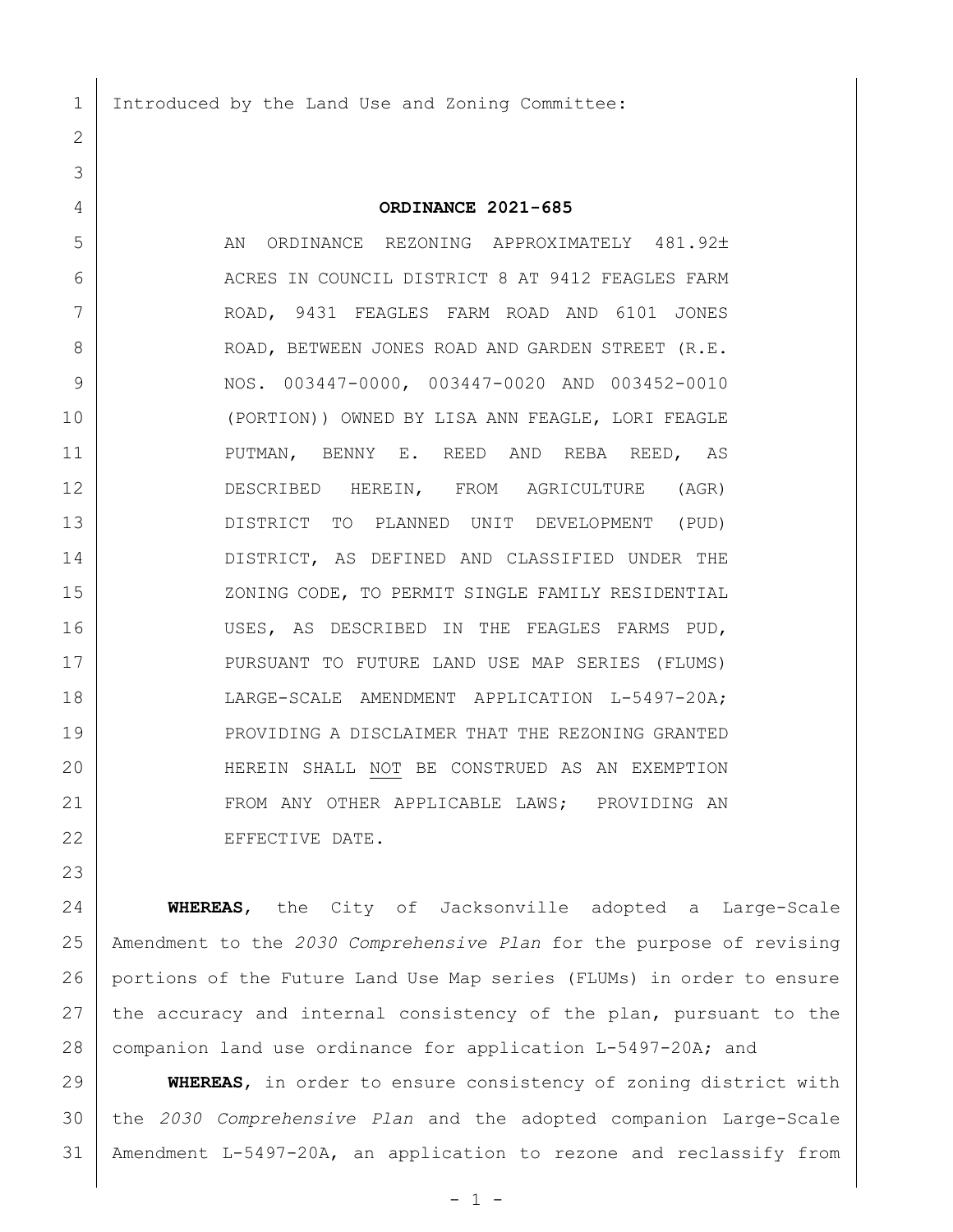Agriculture (AGR) District to Planned Unit Development (PUD) District was filed by Paul Harden, Esq., on behalf of Lisa Ann Feagle, Lori 3 | Feagle Putman, Benny E. Reed and Reba Reed, the owners of 4 | approximately 481.92± acres of certain real property in Council District 8, as more particularly described in Section 1; and

 **WHEREAS**, the Planning and Development Department, in order to ensure consistency of this zoning district with the *2030 Comprehensive Plan*, has considered the rezoning and has rendered an advisory opinion; and

 **WHEREAS**, the Planning Commission has considered the application 11 and has rendered an advisory opinion; and

 **WHEREAS**, the Land Use and Zoning (LUZ) Committee after due notice 13 held a public hearing and made its recommendation to the Council; and

**WHEREAS**, the City Council after due notice held a public hearing, taking into consideration the above recommendations as well as all 16 oral and written comments received during the public hearings, the Council finds that such rezoning is consistent with the *2030 Comprehensive Plan* adopted under the comprehensive planning ordinance for future development of the City of Jacksonville; and

 **WHEREAS**, the Council finds that the proposed PUD does not affect adversely the orderly development of the City as embodied in the *Zoning Code*; will not affect adversely the health and safety of 23 residents in the area; will not be detrimental to the natural 24 environment or to the use or development of the adjacent properties 25 in the general neighborhood; and the proposed PUD will accomplish the objectives and meet the standards of Section 656.340 (Planned Unit Development) of the *Zoning Code* of the City of Jacksonville; now, 28 therefore

**BE IT ORDAINED** by the Council of the City of Jacksonville: **Section 1. Subject Property Location and Description.** The 31 | approximately 481.92± acres (R.E. Nos. 003447-0000, 003447-0020 and

 $- 2 -$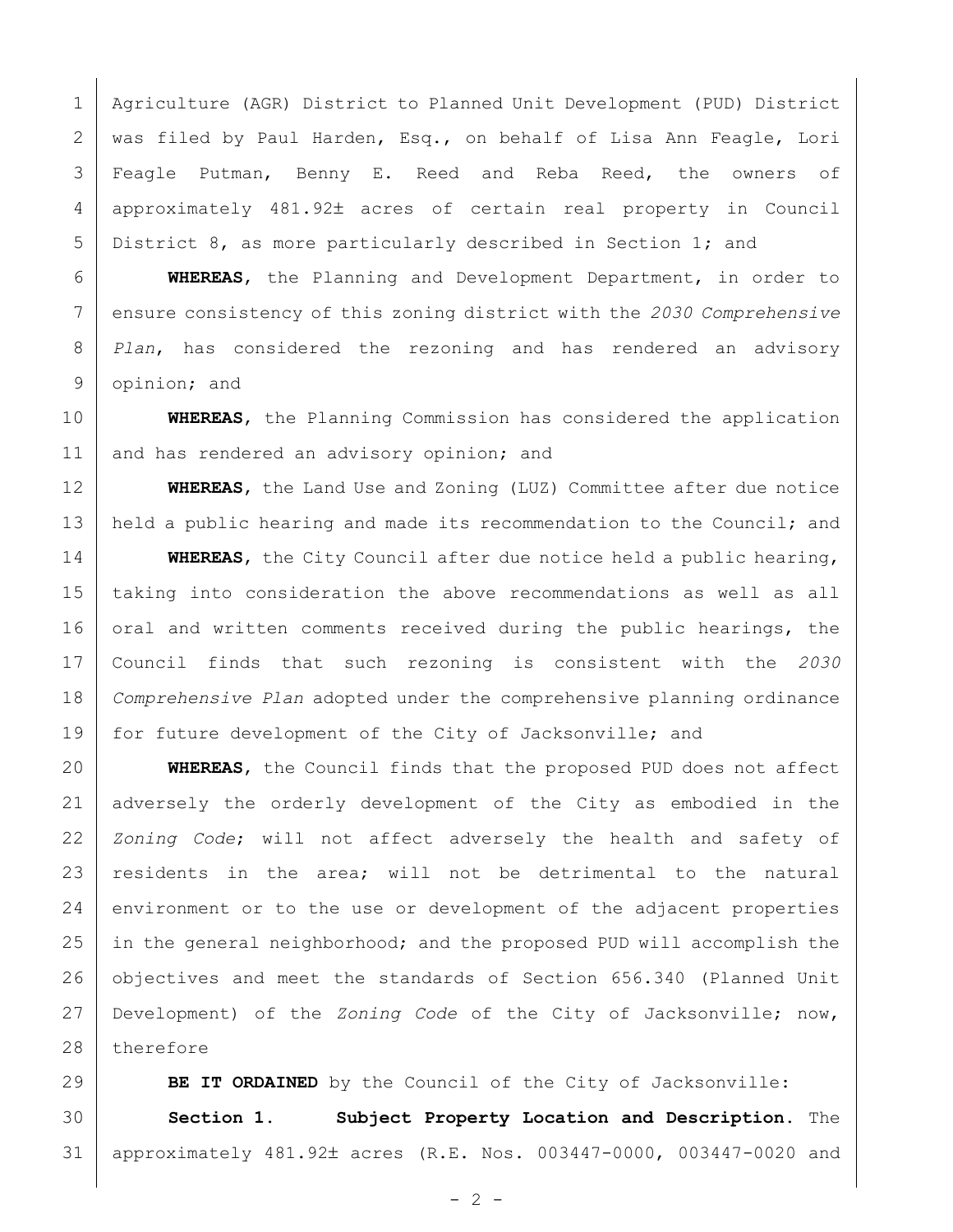003452-0010 (portion)) are in Council District 8 at 9412 Feagles Farm Road, 9431 Feagles Farm Road and 6101 Jones Road, between Jones Road and Garden Street, as more particularly described in **Exhibit 1**, dated July 20, 2021, **attached hereto** and incorporated herein by this 5 reference (the "Subject Property").

 **Section 2. Owner and Applicant Description.** The subject 7 | property is owned by Lisa Ann Feagle, Lori Feagle Putman, Benny E. 8 Reed and Reba Reed. The applicant is Paul Harden, Esq., 1431 Riverplace Boulevard, Suite 901, Jacksonville, Florida 32207; (904) 396-5731.

 **Section 3. Property Rezoned.** The Subject Property, pursuant to adopted companion Large-Scale Amendment L-5497-20A, is hereby rezoned and reclassified from Agriculture (AGR) District to Planned Unit Development (PUD) District. This new PUD district shall 15 generally permit single family residential uses, and is described, 16 shown and subject to the following documents, **attached hereto**:

**Exhibit 1** – Legal Description dated July 20, 2021.

**Exhibit 2** – Subject Property Map (prepared by P&DD).

**Exhibit 3** – Written Description dated August 31, 2021.

**Exhibit 4** – Site Plan dated August 31, 2021.

 **Section 4. Contingency.** This rezoning shall not become effective until 31 days after adoption of the companion Large-Scale 23 | Amendment unless challenged by the state land planning agency; and further provided that if the companion Large-Scale Amendment is 25 challenged by the state land planning agency, this rezoning shall not become effective until the state land planning agency or the Administration Commission issues a final order determining the companion Large-Scale Amendment is in compliance with Chapter 163, *Florida Statutes.*

 **Section 5. Disclaimer.** The rezoning granted herein shall 31 | not be construed as an exemption from any other applicable local,

- 3 -